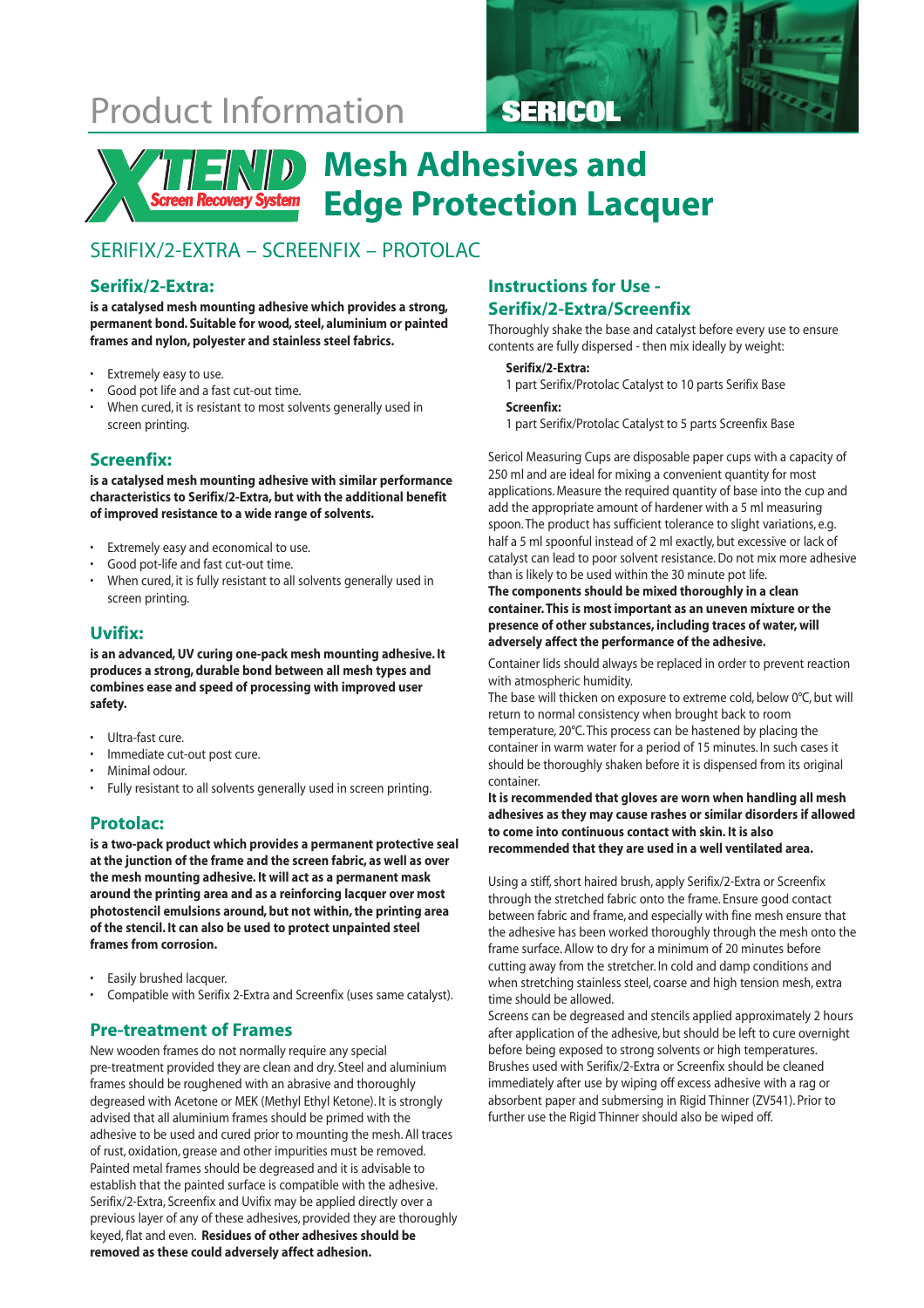# **Mesh Adhesives and Edge Protection Lacquer**

### **Instructions for Use - Uvifix**

Uvifix should be applied in subdued or yellow light conditions. To give a uniform coating, a brush with short bristles or a card should be used to apply Uvifix through the stretched fabric on to the frame. Ensure good contact between fabric and frame, and that the adhesive has been worked thoroughly through the mesh onto the frame surface. Care should be taken to ensure no surplus Uvifix runs down the frame sides as it may not cure (i.e. dry) thoroughly on exposure.

### **Exposure**

The length of exposure time depends on the light source, its distance from the frame and the thickness of the adhesive coating. A photopolymer lamp with an emission peak of 365Nm gives the shortest cure times. Diazo lamps require slightly longer exposure. As a guide, the following can be used as a basis for initial cure tests.

| <b>Frame Type</b>       | 5000W UV Lamp<br>(photopolymer) at 60cm |
|-------------------------|-----------------------------------------|
| Aluminium/Painted metal | 2.5 minutes                             |
| Plywood                 | 3 minutes                               |
| Cedar                   | 4 minutes                               |

The above exposure times are based on a 120 thread per cm white synthetic mesh. Longer exposure will be required if dyed mesh is used (+25%) or stainless steel mesh (+50%).

Screens can be cut out, degreased and stencils applied, immediately after curing, but should be left 1 hour before being exposed to strong solvents.

### **Instructions for Use - Protolac**

Shake both containers, then thoroughly mix the two components in a clean dry container as follows:

2 parts Protolac Base to 1 part Serifix/Protolac Catalyst by weight.

The screw caps of both lacquer and hardener should always be replaced after use to prevent reaction with atmospheric humidity. Do not mix more than 1 day's requirement.

Protolac base will thicken on exposure to extreme cold, below 0°C but will return to normal consistency at room temperature (20°C).

### **Application**

The adhesive on newly covered screens should be left to cure for at least 2 hours or preferably overnight, prior to over lacquering with Protolac when edge sealing.

When used as a permanent mask around the image area, the use of a Sericol Coating Trough is recommended to ensure a smooth, even coating.

Brushes should be cleaned, immediately after use, in ZV541 Rigid Thinner.

Brushes in continuous use may be left immersed in Rigid Thinner after first removing excess lacquer.

### **Drying and Curing**

The time taken for Protolac to become touch dry and fully cured will depend upon how much is applied and on the temperature. The following guide is a basis for initial tests:

| <b>Temperature</b> | <b>Touch Dry</b> | <b>Fully Cured</b> |
|--------------------|------------------|--------------------|
| $20^{\circ}$ C     | 1 hour           | Overnight          |
| $40^{\circ}$ C     | 45 minutes       | 4 hours            |

### **Standard Packing**

Serifix/2-Extra Screen Mounting Adhesive:

- SFE06 Standard Pack comprising 1 ltr Base and 0.12 ltr Catalyst
- SFL93 Base Only 5 ltr and 1 ltr containers

SFE05 Serifix/Protolac Catalyst - 1 ltr and 0.12 ltr containers

Note: Catalyst for 5 ltr quantities of Base is sold as a separate unit.

Screenfix Screen Mounting Adhesive:

- KWR29 Red: Base only 5 ltr and 1 ltr containers.
- KWR30 Green: Base only 5 ltr containers.
- SFE05 Serifix/Protolac catalyst 1ltr and 0.12 ltr containers.
- KWT31 Screenfix Thinner 1ltr containers

Uvifix Ultra-violet Curing Screen Mounting Adhesive: VFE51 1 ltr containers

Protolac Edge Protection Lacquer:

|       | PDW75 Blue Lacquer        | 1 ltr container             |
|-------|---------------------------|-----------------------------|
| SFE05 | Serifix/Protolac Catalyst | 1 ltr & 0.12 ltr containers |

### **Storage**

Containers should be tightly closed immediately after use. Keep away from heat sources, out of direct sunlight and away from organic peroxides.

For maximum shelf-life, Uvifix should be stored at temperatures below 10°C. At these temperatures Uvifix has a shelf-life of approximately 6 months.

Uvifix is outside the Petroleum (Inflammable Liquids) Order 1971 and the Highly Flammable Liquids and Liquefied Petroleum Gases Regulations 1972.

### **Safety and Handling**

Serifix/2-Extra and Screenfix Screen Mounting Adhesives, Uvifix Ultra-violet Curing Screen Mounting Adhesive and Protolac Edge Protection Lacquer :

- Are formulated to be free from any (toxic) carcinogenic, mutagenic or reprotoxic chemicals.
- Should be stored away from heat.

Serifix/Protolac Catalyst:

• **Contains isocyanate and should not be used by persons suffering from bronchitis or asthmatic symptoms.**

Comprehensive information on the safety and handling of these products is given in the appropriate Sericol Safety Data Sheets, available upon request.

### **Environmental Data**

Serifix/2-Extra and Screenfix Screen Mounting Adhesive, Uvifix Ultra-violet Curing Screen Mounting Adhesive, and Protolac Edge Protection Lacquer:

- Do not contain ozone depleting chemicals as described in the Montreal Convention
- Are formulated free from aromatic hydrocarbons which are known to have an adverse effect on the environment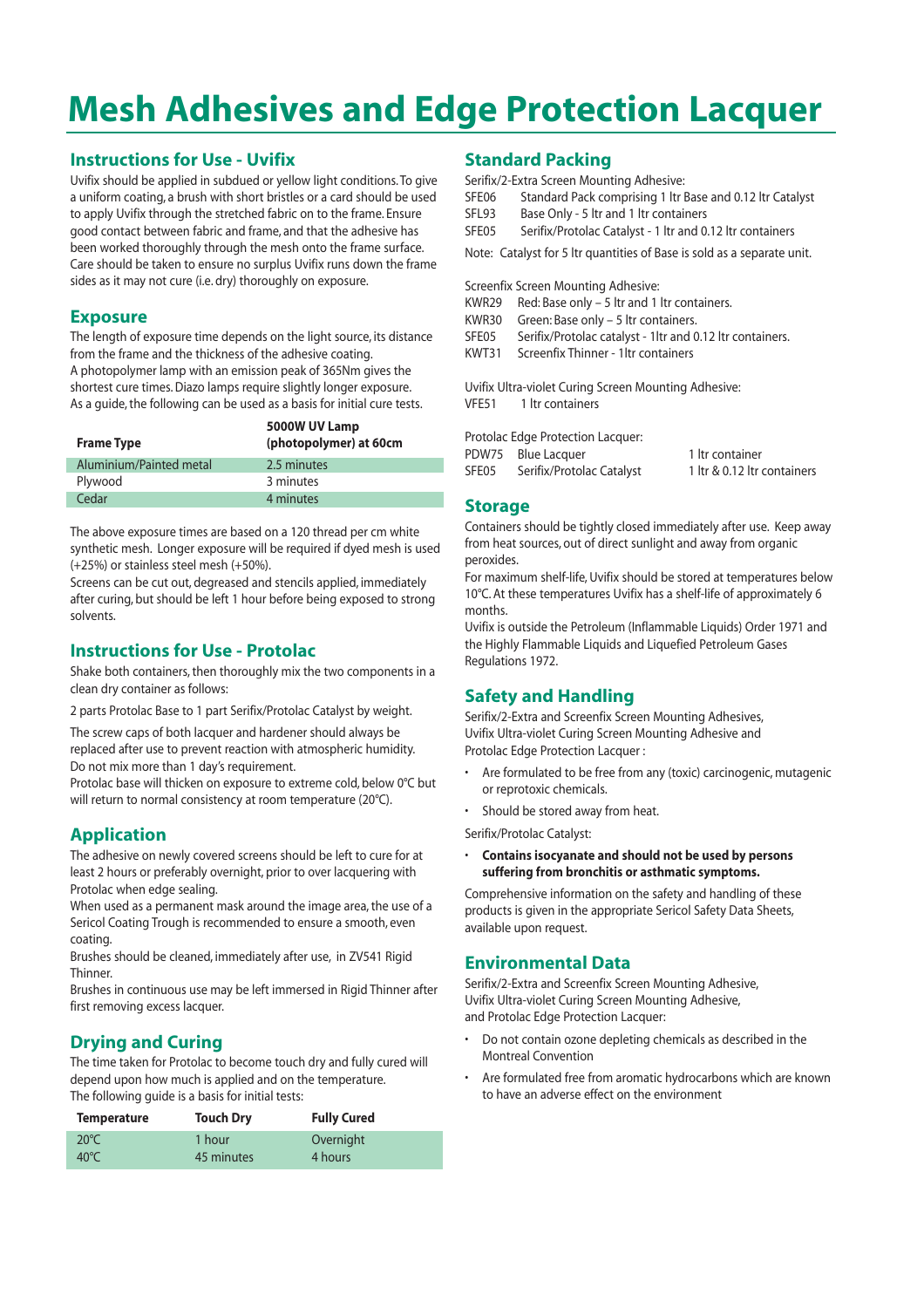# **Mesh Adhesives and Edge Protection Lacquer**

| <b>Faults</b>                                               |                                      | <b>Probable Cause and Remedies</b>                                                                                                                                                                                                                                                                                                                                                                                                                                                                                                                           |
|-------------------------------------------------------------|--------------------------------------|--------------------------------------------------------------------------------------------------------------------------------------------------------------------------------------------------------------------------------------------------------------------------------------------------------------------------------------------------------------------------------------------------------------------------------------------------------------------------------------------------------------------------------------------------------------|
| 1. Mesh delaminates from new<br>wooden frames.              | a.<br>b.                             | Check frame is dry.<br>Resin exuding from timber - Apply and cure one coat of adhesive onto frame as a sealer<br>before covering.                                                                                                                                                                                                                                                                                                                                                                                                                            |
|                                                             |                                      |                                                                                                                                                                                                                                                                                                                                                                                                                                                                                                                                                              |
| 2. Mesh delaminates from mild<br>steel or aluminium frames. | a.                                   | Surface insufficiently prepared to enable adhesive to key - Prepare again and degrease with<br>either Acetone or MEK (Methyl Ethyl Ketone) also prime frame surface with one cured coat<br>of adhesive before covering.                                                                                                                                                                                                                                                                                                                                      |
|                                                             |                                      |                                                                                                                                                                                                                                                                                                                                                                                                                                                                                                                                                              |
| 3. Lack of adhesion in general<br>to all types of frame.    | a <sub>r</sub><br>b.<br>C.           | Insufficient adhesive worked through the mesh onto frame surface - Take extra care,<br>especially with fine meshes. In cold and damp conditions and when stretching stainless<br>steel and coarse meshes, extra curing may be required before cutting away from stretching<br>equipment.<br>Insufficient or uneven contact between mesh and frame during curing of the adhesive -<br>Remove old adhesive/ink residues and keep frame and mesh in close contact; check frame<br>is not warped.<br>Reaction to previously used adhesive - Remove old adhesive. |
|                                                             | Additionally (Serifix and Screenfix) |                                                                                                                                                                                                                                                                                                                                                                                                                                                                                                                                                              |
|                                                             | d.                                   | Adhesive mixed to incorrect ratio - Check component proportions.                                                                                                                                                                                                                                                                                                                                                                                                                                                                                             |
|                                                             | e.                                   | Adhesive base and hardener not fully mixed - Always shake base and catalyst thoroughly<br>before every use.                                                                                                                                                                                                                                                                                                                                                                                                                                                  |
|                                                             | $f_{\cdot}$                          | Catalysed adhesive has over reacted - Do not exceed recommended pot-life.                                                                                                                                                                                                                                                                                                                                                                                                                                                                                    |
|                                                             | g.                                   | Adhesive has been exposed to excessive heat before being fully cured.                                                                                                                                                                                                                                                                                                                                                                                                                                                                                        |
|                                                             |                                      |                                                                                                                                                                                                                                                                                                                                                                                                                                                                                                                                                              |
| 4. Embrittlement of dried coating                           |                                      | Adhesive layer too thick or uneven, use a card to apply a thinner layer.                                                                                                                                                                                                                                                                                                                                                                                                                                                                                     |
|                                                             |                                      |                                                                                                                                                                                                                                                                                                                                                                                                                                                                                                                                                              |

### **Problems and Solutions**